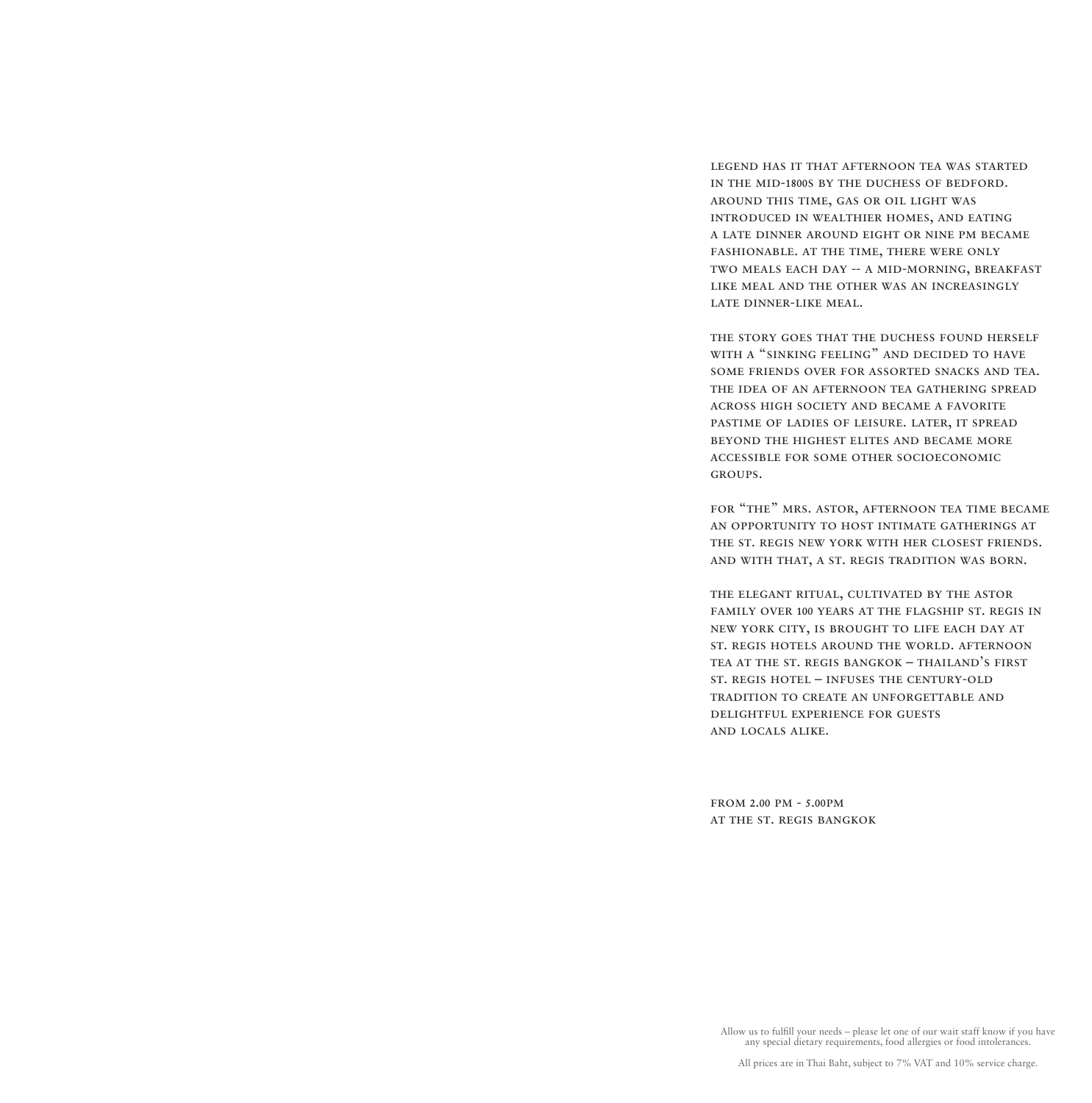# alessandro's mixologist flight for two 980

for an afternoon with a twist, enhance to the "tipple & nibble" of alessandro's mixologist flight includes an inspiring cocktail set, with creative custom drinks to indulge.

# THE CLASSIC

## • la corrida

 tequila, passion fruit, fresh ginger, honey, sugar, tabasco

# • la margherita

 tequila, cointreau liqueur, lime juice, sweet & sour grapefruit foam

### the molecular mixology experience

# • MINT LEAF

 white rum, peppermint tea, elderflower syrup, lime juice, crème de menthe white liqueur

# • pink mellow

 vodka, strawberry juice, eternal summer red tea, vanilla essence syrup

# • sakura spring (caviar)

 vodka, rose essence syrup, vanilla syrup, watermelon juice

### THE TIPPLING TEA

# • hendrick's tippling tea hendrick's gin, sauvignon blanc, elderflower syrup, fresh raspberry, cucumber, orange marmalade

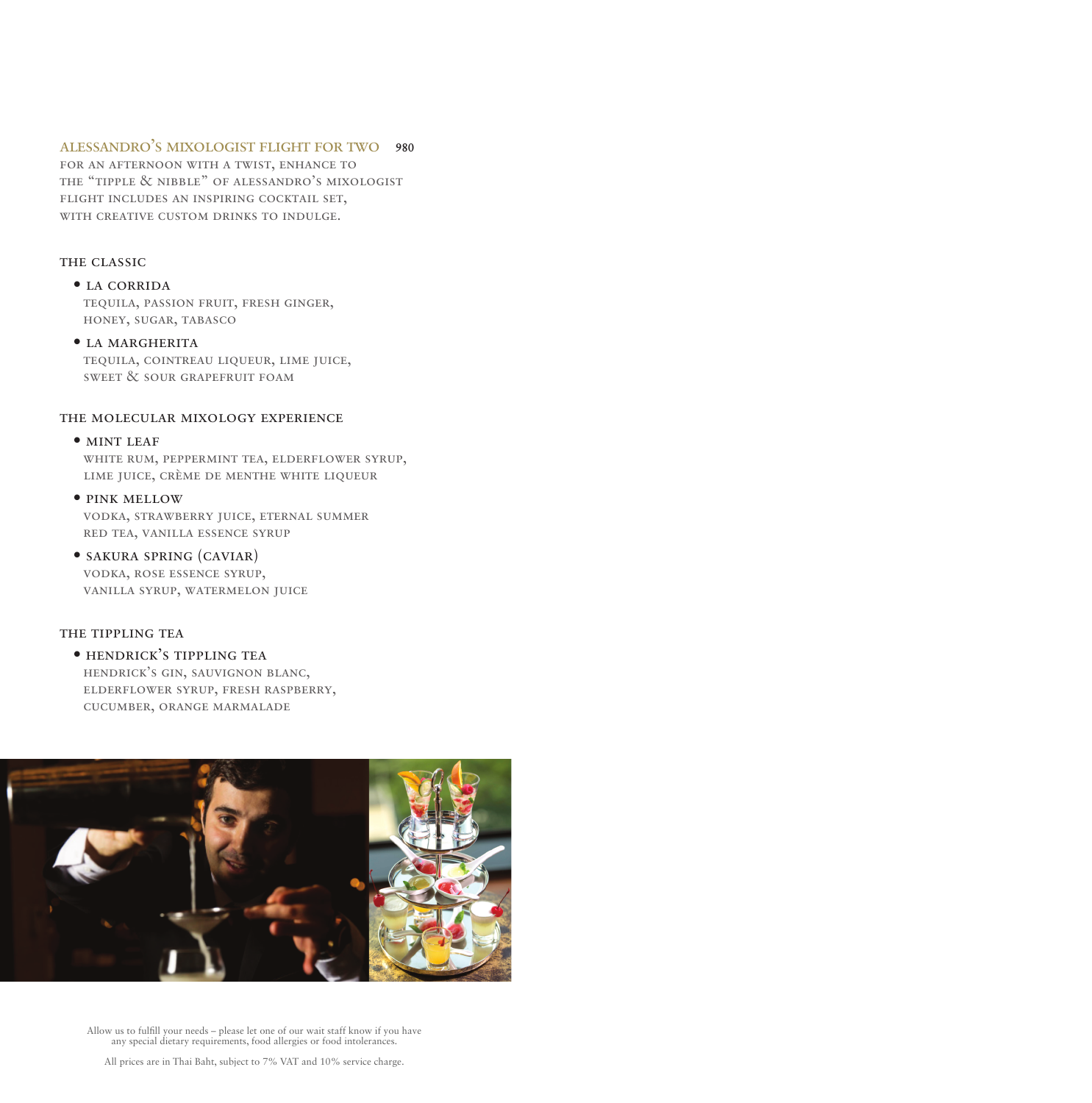### afternoon tea at the st. regis bangkok

# THAI AFTERNOON TEA FOR TWO 950

### scones

coconut scones pineapple, ginger, tangerine, and lime jam, clotted and whipped cream

### savory

tapioca balls with pork filling thai royal steamed dumplings with fish spicy salmon fresh spring rolls royal leaf wrapped bites tuna salad in golden crispy cup chicken curry puffs

### **SWEET**

THAI COCONUT BALLS sweet sticky rice with shrimp sergeant crown sticky layers cake look choop and golden sweet floss steamed flour with coconut filling

### scandinavian afternoon tea for two 1,800

# scones

warm tradition raisin scones devonshire clotted cream, chantilly cream mixed berry jam, strawberry jam

### savory

"oyster shells" with hamachi and caviar dill prawns wrapped in kohlrabi pigeon and mushroom pithivier house cured gravlax with rye bread crab and cucumber rolls

### **SWEET**

praline of frozen mint and coriander PETIT CHOUX WITH ALMOND AND APPLES beetroot fudge ginger pudding with crystalized ginger orange cake with strawberries almond milk panna cotta with rhubarb

### a fine selection of teas and coffees

| PERRIER-JOUËT GRAND BRUT NV, FRANCE |       |
|-------------------------------------|-------|
| GLASS                               | 1,300 |
| BOTTLE                              | 6,500 |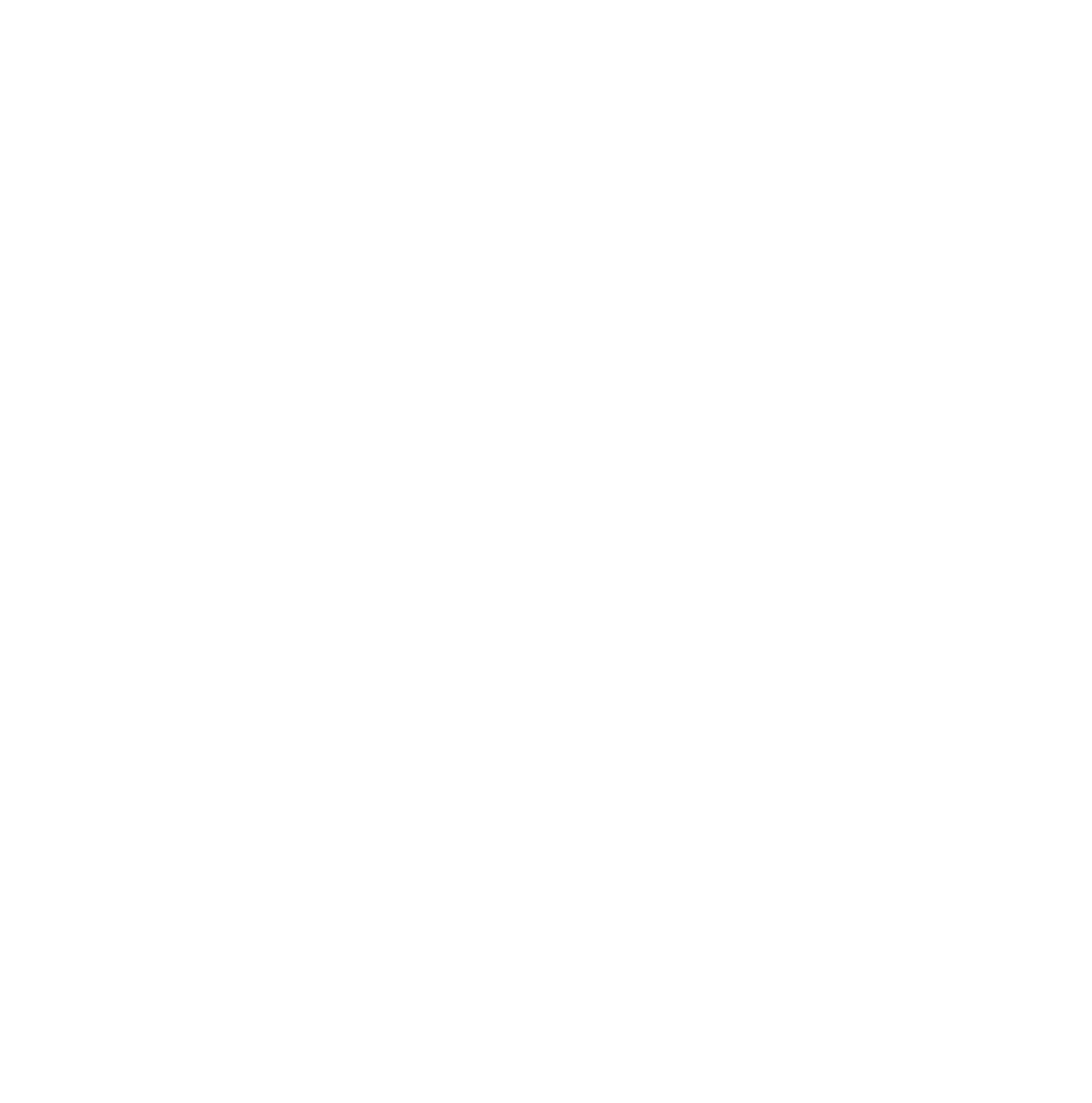# exclusive tea selection 220

### st. regis exclusive blend tea

this sophisticated green tea and black tea blend is light and sparkling, and once infused, transforms into a rich and elegant infusion accented by malty notes of white chocolate and nuts. white rose and jasmine blossoms suffuse the tea with a quiet floral aftertaste.

#### black tea

#### english breakfast tea

very strong and full-bodied with light floral undertones. this twg broken-leaf black tea is perfect with morning toast and marmalade.

#### 1837 black

twg tea's renowned signature tea, 1837 black is a unique blend of black tea with notes of fruits and flowers from the bermuda triangle which leaves a lingering aftertaste of ripe berries, anise, and caramel. a timeless classic.

### chocolate tea

a rich twg black tea blended with real morsels of dark chocolate and cocoa beans, yielding a truly enveloping and lingering aftertaste. a perfect dessert tea.

### EARL GREY

### french earl grey

a fragrant variation of the great classic, this twg black tea has been delicately infused with citrus fruits and french blue cornflowers.

#### **BLUE TEA**

#### orange blossom oolong

a promenade through a garden of mysteries. a unique china oolong that yields light and flowery notes, creating an enchanting roundness with a delicate essence of orange blossom. a grand twg breakfast tea.

### MINT TEA

#### moroccan mint tea

a great favourite, this fine twg green tea is perfectly blended with suave and strong sahara mint. a timeless classic.

### jasmine tea

jasmine queen tea

intoxicating twg jasmine flowers enhance the sparkling elegance of this delicately fashioned green tea.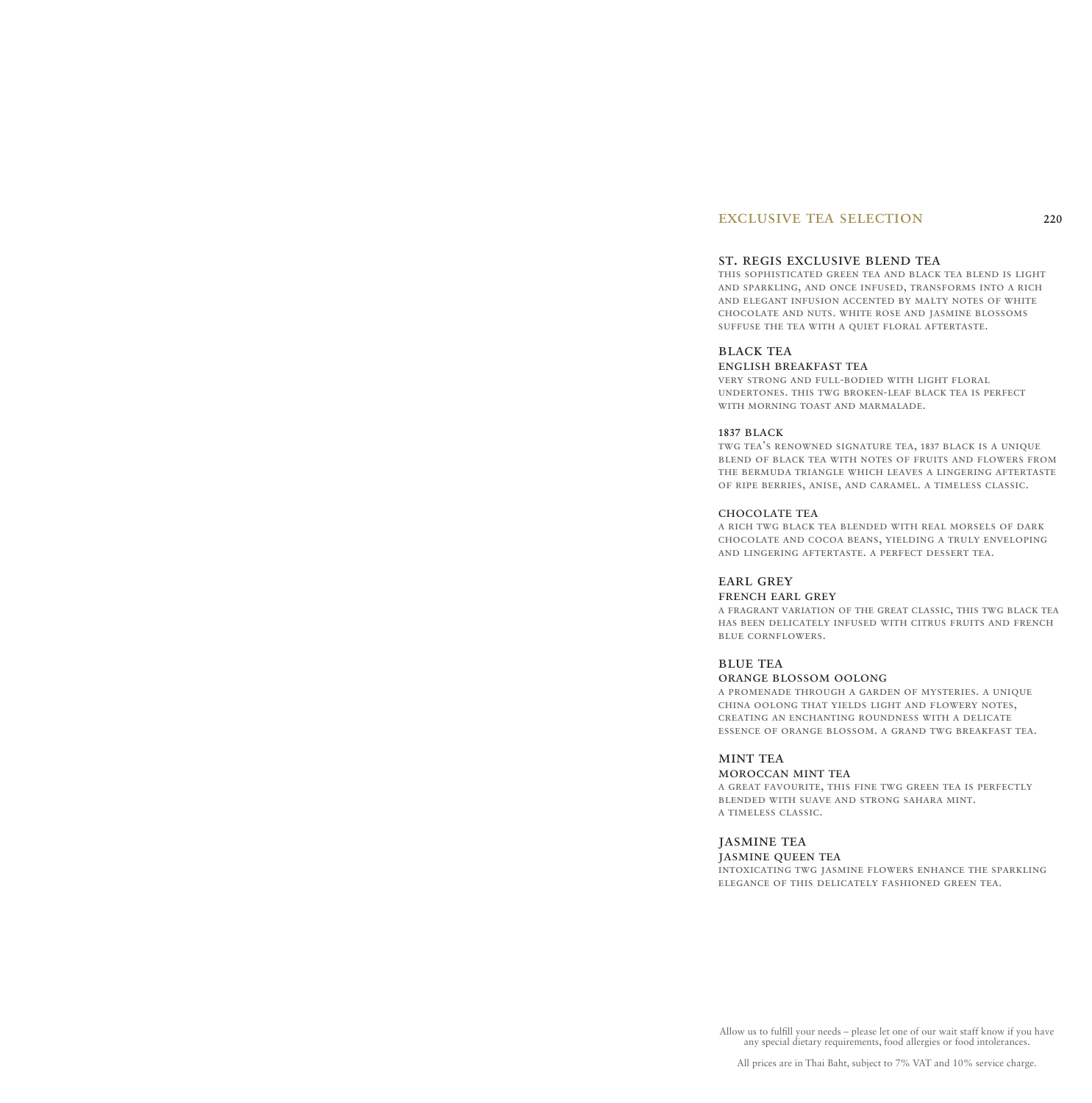# **BEER**

| SINGHA LAGER, THAILAND        | 240 |
|-------------------------------|-----|
| CHANG LAGER, THAILAND         | 240 |
| TIGER LAGER, SINGAPORE        | 240 |
| CHALAWAN PALE ALE, THAILAND   | 290 |
| CHATRI IPA, THAILAND          | 290 |
| ASAHI LAGER, JAPAN            | 340 |
| BEERLAO, LAOS                 | 340 |
| HEINEKEN LAGER, HOLLAND       | 340 |
| CORONA LAGER, MEXICO          | 340 |
| HOEGARDEN WHEAT BEER, BELGIUM | 340 |
| PAULANER LAGER, GERMANY       | 340 |
|                               |     |

# mineral water

| EVIAN 33 CL.          | 180 |
|-----------------------|-----|
| PERRIER 33 CL.        | 180 |
| ACQUA PANNA 50 CL.    | 250 |
| SAN PELLEGRINO 50 CL. | 250 |
| EVIAN 75 CL.          | 280 |
| PERRIER 75 CL.        | 280 |
| ACQUA PANNA 75 CL.    | 280 |
| SAN PELLEGRINO 75 CL. | 280 |
|                       |     |

# **SOFT DRINK**

| <b>PEPSI</b>       | 160 |
|--------------------|-----|
| PEPSI MAX          | 160 |
| MIRINDA ORANGE     | 160 |
| 7 UP               | 160 |
| <b>REDBULL</b>     | 180 |
| <b>GINGER ALE</b>  | 210 |
| <b>SODA WATER</b>  | 210 |
| <b>TONIC WATER</b> | 210 |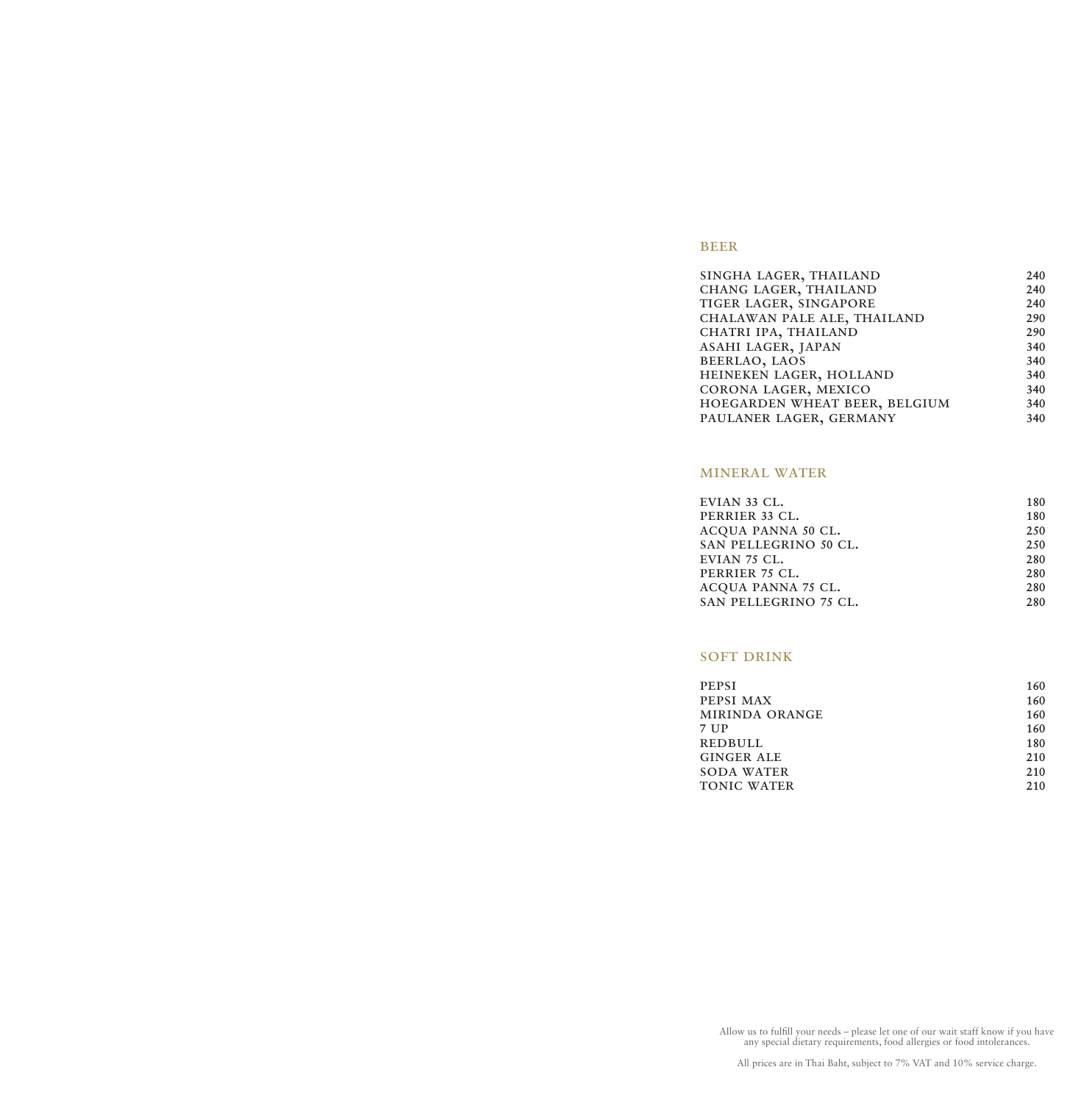### royal darjeeling

the king of india teas, this twg first flush black tea boasts an exquisite fragrance and vibrant, sparkling taste that develops remarkable overtones of ripe apricots. An exquisite daytime tea.

### japanese green tea

#### emperor sencha

a fine twg tea with a subtle taste, this invigorating japanese green tea is ideal during or after a meal, as it is rich in vitamin c and contains little theine.

### RED TEA

#### vanilla bourbon tea

red tea from south africa blended with sweet twg vanilla. enveloping, this theine-free tea can be served warm or iced at any time of the day, and is perfect for children as well.

#### eternal summer tea

a fragrant south africa red tea embellished with notes of sweet summer rose blossoms accented with raw berries which finish with a lingering aftertaste reminiscent of ripe tuscan peaches. a theine-free tea to be enjoyed hot or iced at any time of the day.

### herbal tea

#### **CHAMOMILE**

soft and soothing, these rare twg tea chamomile flowers boast a rich honey aroma and yield a golden, theine-free cup.

### exclusive tea silver moon

a twg blend of green teas accented with a grand berry and vanilla bouquet.suave, with just a hint of spice. a tea for that special moment.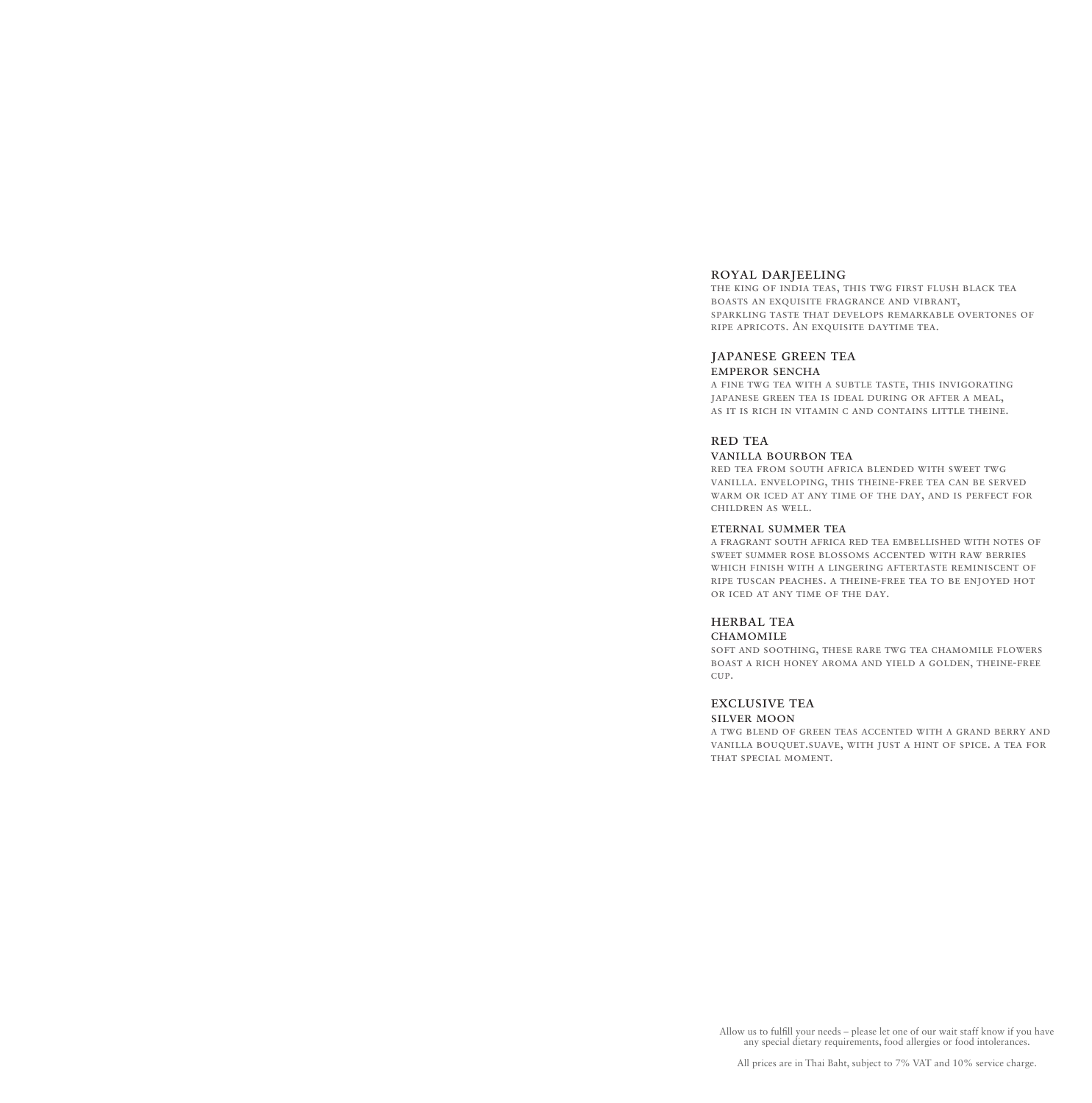### **DESSERT**

| <b>CHOCOLATE AND ALMOND CRUSTED</b><br><b>PROFITEROLES</b><br>SPEARMINT INFUSED ICE CREAM                  | 450 |
|------------------------------------------------------------------------------------------------------------|-----|
| <b>SOFT SWEET MERINGUE</b><br>AND MASCARPONE<br>FRESH MANGO, PASSION FRUIT BUTTER<br>AND STRAWBERRY CAVIAR | 450 |
| ST. REGIS NEW YORK<br><b>VANILLA CHEESE CAKE</b><br><b>BLUEBERRY AND WHITE CHOCOLATE</b>                   | 450 |
| WARM APPLE CRUMBLE<br>CARAMELIZED APPLE AND VANILLA CUSTARD                                                | 450 |
| ST. REGIS HOT CHOCOLATE LAVA BOWL<br>SALTED CARAMEL ICE CREAM AND<br><b>HAZELNUT BRITTLE</b>               | 450 |
| FRESH CUT SEASONAL FRUIT                                                                                   | 450 |
| <b>MANGO STICKY RICE</b><br>FRESH MANGO AND COCONUT MILK                                                   | 450 |

# daily ice cream and sorbet

| 1 SCOOP  | 150 |
|----------|-----|
| 2 SCOOPS | 250 |
| 3 SCOOPS | 400 |

## **CHEESE**

imported european cheese all cheese served with crisp breads, chutney, dried fruit 3 CHEESES 700<br>5 CHEESES 1,200 5 CHEESES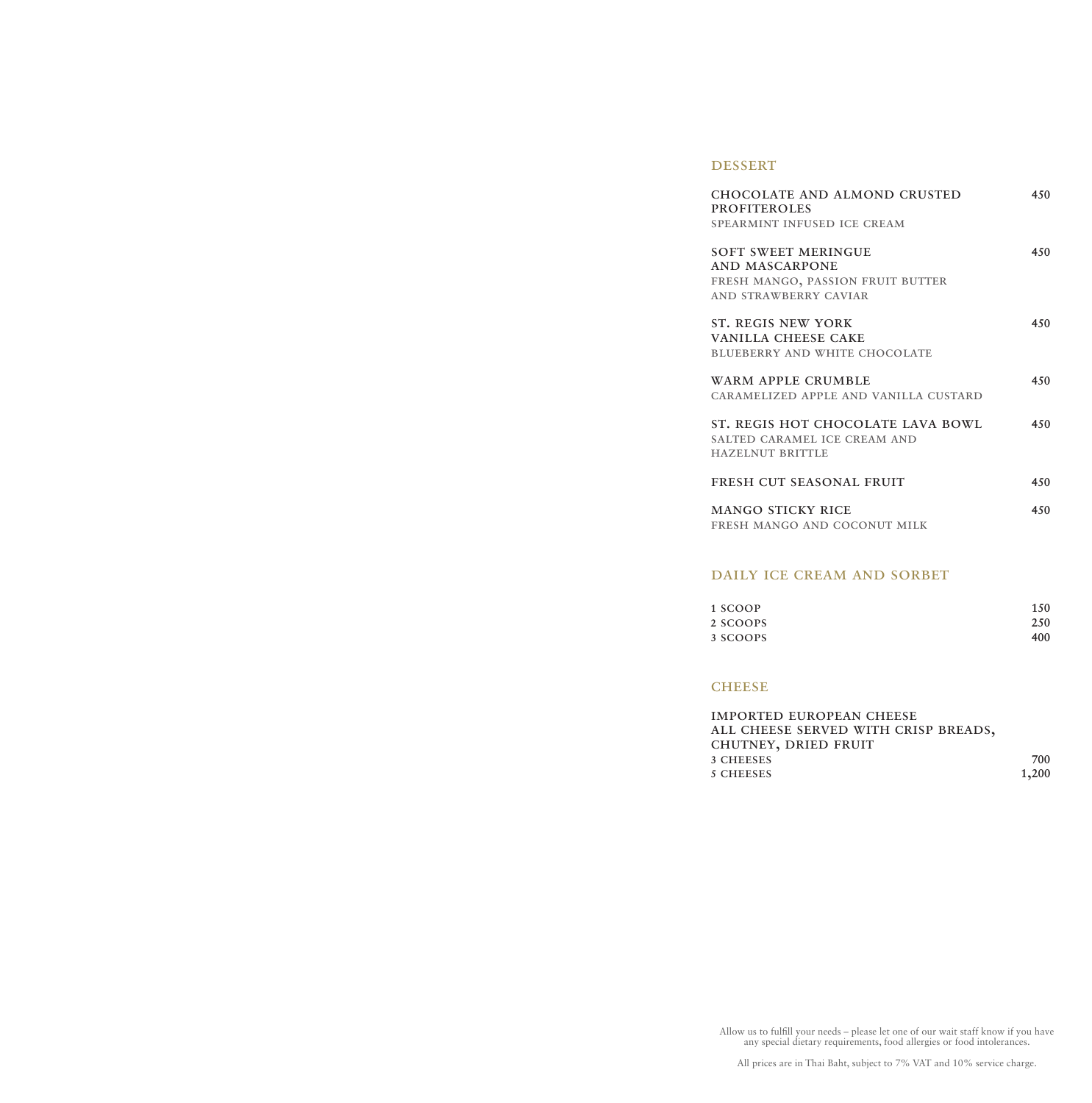#### coffee selection hot or iced

| <b>AMERICAN COFFEE</b>                                | 195  |
|-------------------------------------------------------|------|
| <b>ESPRESSO</b>                                       | 160  |
| CAFFÉ RISTRETTO<br><b>SHORT ESPRESSO</b>              | 160  |
| <b>CAPPUCCINO</b>                                     | 20.5 |
| <b>MACCHIATO</b><br>ESPRESSO, MILK FOAM               | 190  |
| <b>LATTE</b><br>ESPRESSO, STEAMED MILK                | 20.5 |
| CAFFÉ LUNGO<br><b>LONG ESPRESSO</b>                   | 195  |
| CAFFÉ MOCHACCINO<br>CAPPUCCINO, COCOA POWDER          | 20.5 |
| CAFFÉ VIENNA<br>ESPRESSO, WHIPPED CREAM, COCOA POWDER | 350  |
| <b>FRAPPUCINO</b><br>COFFEE, MILK, ICE, BLENDED       | 2.10 |
| DECAFFEINATED COFFEE                                  | 190  |

flavor your coffee hazelnut, caramel, cinnamon, chocolate, vanilla

# TEA TIME COCKTAILS

blending the unique characteristics of spirits and teas creates a fascinating and unique experience. the combination deepens the complexity of both, but with a satisfying freshness.

EARL GREY RICKEY 380 earl grey infused tanqueray gin, lemon juice, almond syrup, salt and soda water

1837 MARTINI 380 1837 twg black tea, infused ketel one vodka, martini bianco, raspberry, and vanilla

### aroma lasting 380 blossom oolong tea, infused ketel one vodka, apple juice, lime juice, cinnamon syrup, tonic water

# alcoholic coffee cocktail

| <b>CAPPUTINI</b><br>KETEL ONE VODKA, BAILEYS, KAHLUA, COFFEE             | 380 |
|--------------------------------------------------------------------------|-----|
| THE WIND UP BIRD CHRONICLE<br>LIGHT RUM, DARK RUM, COFFEE, CINNAMON SEED | 380 |
| THE WAKE UP<br>10 CANE RUM, AMARETTO, COFFEE, CLOVE PODS                 | 380 |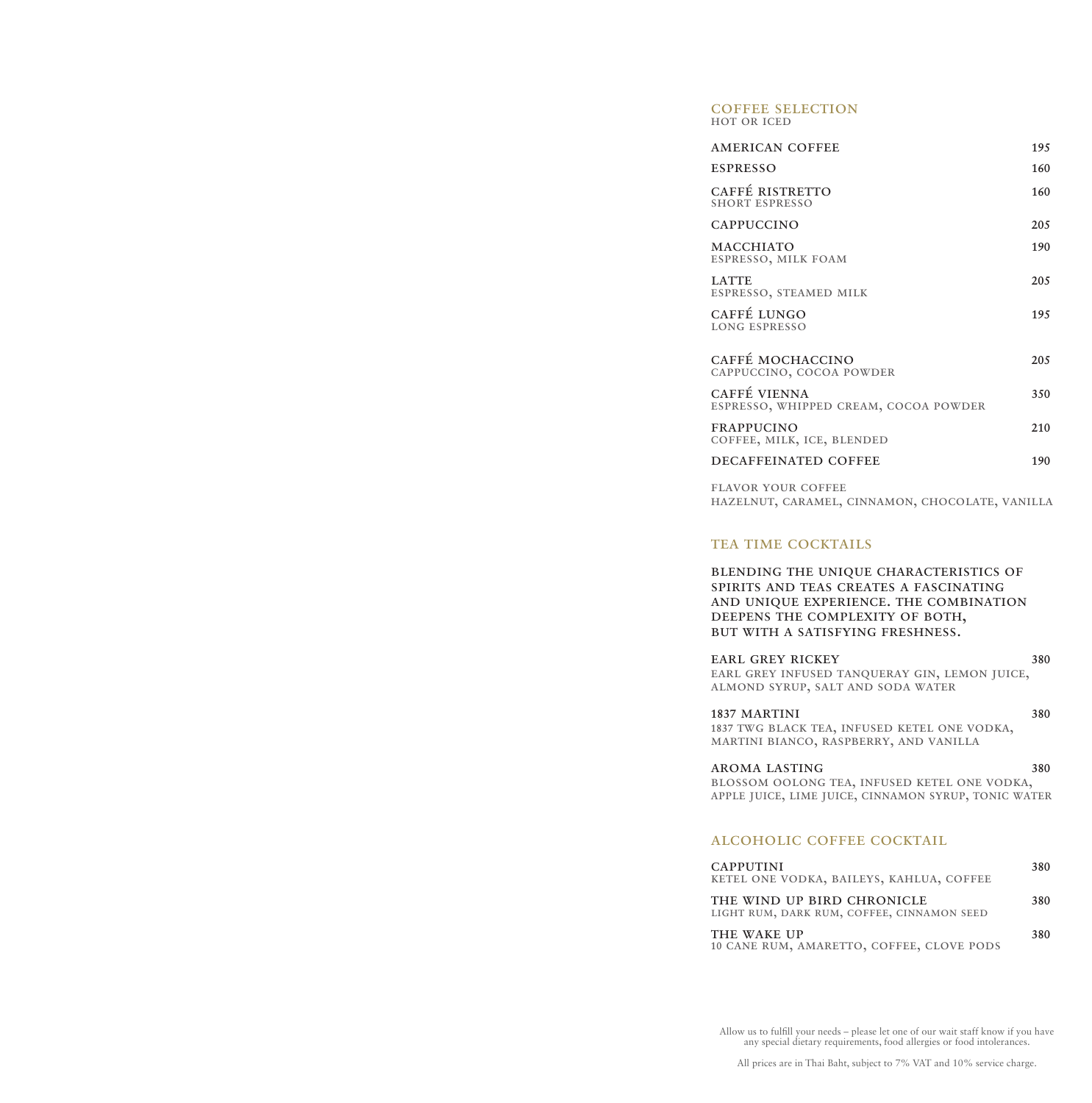# mini inspired sandwiches

| <b>CLASSIC REUBEN SANDWICH</b><br>CORNED BEEF, SWISS CHEESE AND<br><b>RUSSIAN DRESSING</b>            | 500 |
|-------------------------------------------------------------------------------------------------------|-----|
| <b>CROQUE MONSIEUR</b><br>SHAVED BLACK FOREST HAM,<br>GRUYERE CHEESE AND BÉCHAMEL SAUCE               | 500 |
| SHRIMP COCKTAIL BAGUETTE<br>POACHED WHITE SHRIMP,<br><b>ICEBERG LETTUCE AND COCKTAIL SAUCE</b>        | 600 |
| <b>GRILLED MUSHROOMS</b><br>TOASTED SOURDOUGH,<br>MELTED TALEGGIO CHEESE AND SPINACH                  | 500 |
| <b>OPEN FACED OVEN ROASTED TOMATO</b><br>AND BASIL<br>WHOLE-WHEAT, KALAMATA OLIVES<br>AND GOAT'S CURD | 450 |
| WAGYU SKIRT STEAK SANDWICH<br>ROMAINE LEAVES, TOMATO AND<br>CHILLI RELISH                             | 800 |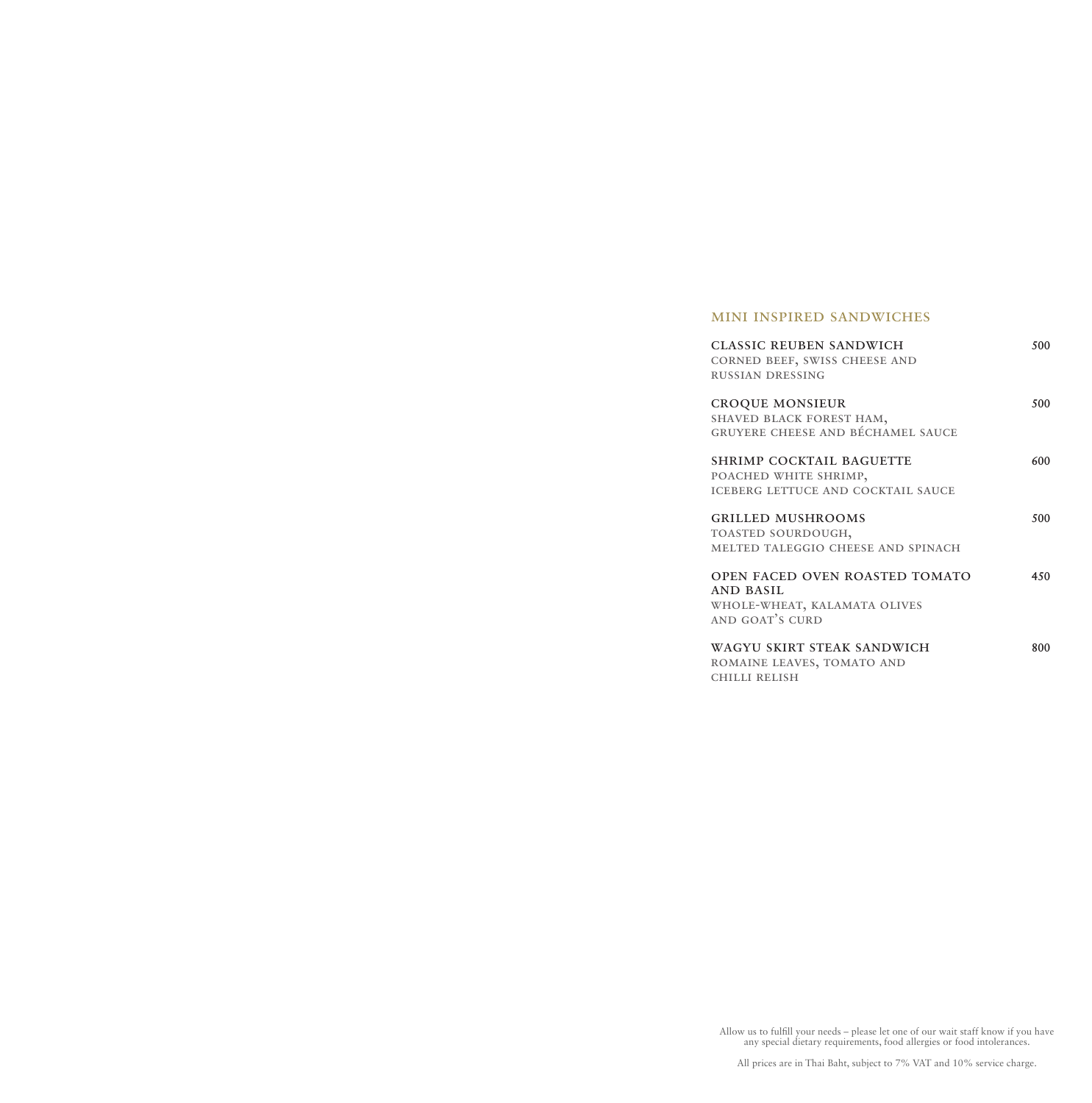# virgin

| <b>NO BITE RED SNAPPER</b>            | 220 |
|---------------------------------------|-----|
| TOMATO, FRESH LEMON, WORCHESTERSHIRE, |     |
| TABASCO, BLACK PEPPERCORN, CAYENNE,   |     |
| <b>CELERY SALT</b>                    |     |
|                                       |     |
| HANGIN' AROUND                        | 220 |
| FRESH CANTALOUPE, GUAVA,              |     |
| GINGER, LEMON, HONEY, SODA            |     |
|                                       |     |
| THE SWEET SPOT                        | 220 |
| FRESH CRUSHED STRAWBERRY,             |     |
| FRESH PINEAPPLE, LEMON, APPLE         |     |
| <b>BIRD DOG</b>                       | 220 |
| SMASHED RASPBERRIES, GRAPEFRUIT,      |     |
| WHITE GRAPE, LIME                     |     |
|                                       |     |
| <b>SPARKLE AND SHINE</b>              | 220 |
| FRESH POMELO, ORANGE,                 |     |
| FRESH KAFFIR LIME, ORGEAT,            |     |
| <b>CINNAMON SUGAR</b>                 |     |
|                                       |     |
|                                       |     |
| <b>HEALTHY JUICES</b>                 |     |
| <b>STILE DI VITA</b>                  |     |
|                                       | 240 |
| APPLE, BEETROOT, CARROT, LEMON        |     |

| CAMPAGNA                          | 240 |
|-----------------------------------|-----|
| CARROT, ORANGE, PINEAPPLE, CELERY |     |

freschezza 240 carrot, red apple, honey

# **SMOOTHIES**

mango lassie 210 raspberry strawberry honey yoghurt vanilla apple peach

# FRESHLY SQUEEZED JUICES

| ORANGE, APPLE, PINEAPPLE  | 240 |
|---------------------------|-----|
| WATERMELON, MANGO, CARROT |     |
| GUAVA, LIME               |     |